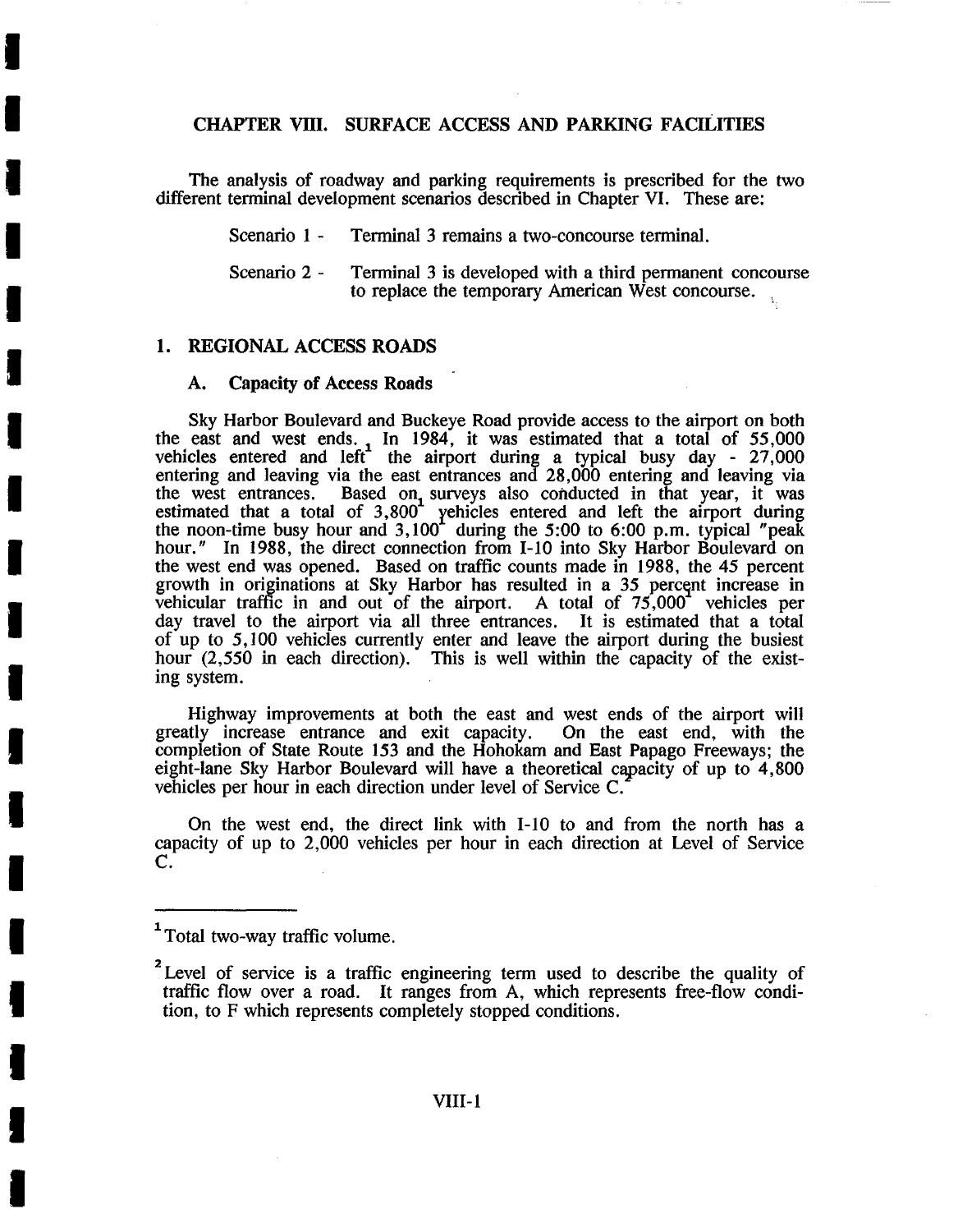In addition, while the final configuration of Buckeye Road east of 24th Street has yet to be determined, it can be assumed that a four lane Buckeye Road could accommodate between 1,000, and 1,200 vehicles per hour in each direction during the peak hour.

**I** 

**I** 

I

**I** 

**I** 

**I** 

**I** 

**I** 

**I** 

**I** 

l

**I** 

**I** 

**I** 

**I** 

**I** 

**I** 

**I** 

**!** 

## **B. Access Roadway Requirements**

The growth in both peak hour and annual originating and terminating passengers will greatly increase the volume of traffic in and out of the airport. is estimated that by the year 2007, a total of 70,000 vehicles dally will enter and leave the airport via the east entrance, 5,000 of which will occur during the peak hour (2,500 in each direction). This is well within the capacity of Sky Harbor Boulevard east of Taxiway W (see Table VIII.1).

On the west end of the airport, the entering and exiting traffic will be split between the spur from 1-10 to and from the north and Buckeye Road (24th Street) to and from the west and south. It is estimated that total traffic will approximate 70,000 vehicles per day (total two-way) with 60 percent using 1-10 and 40, percent using the Buckeye Road entrance. This equates to 1,500 vehicles per hour entering (and a similar volume leaving) via the 1-10 spur and 1,000 vehicles entering (and a similar volume leaving) via Buckeye Road during the peak hour (see Table VIII. 1).

Based on projected peak hour volume for the design year, the traffic entering and leaving via the east entrance on Sky Harbor Boulevard east of Taxiway W will be appreciably less than roadway capacity. On the other hand, the volume entering and leaving via the west entrance would be approaching capacity (depending upon final configuration of the Buckeye Road entrance). However, assuming that current plans for improvements at the west end of the airport are completed, the roadways will be able to handle the projected peak hour traffic beyond the design year.

### 2. INTERNAL ROAD SYSTEM REQUIREMENTS

### **A. Capacity of Internal Roadways**

The construction of Terminal 4 and the current Master Plan development provides the opportunity to plan, design, and construct an airport roadway system sufficient to meet the projected demand. However, physical constraints imposed by the existing configuration of Terminal 3 limit the width of Sky Harbor Boulevard to. three lanes in each direction unless substantial, costly modifications are made to the terminal complex. Although these three lanes could be regarded as operating much like an expressway since there are no intersections or traffic lights on Sky Harbor Boulevard within this section, there are many entrances, exits, and weaving sections along the roadway which constrain capacity. As a result, it is estimated that the three outer bypass As a result, it is estimated that the three outer bypass lanes could accommodate 3,000 vehicles per hour (in each direction) adjacent to Terminal 3. If the innermost lane is converted to a curb lane, the two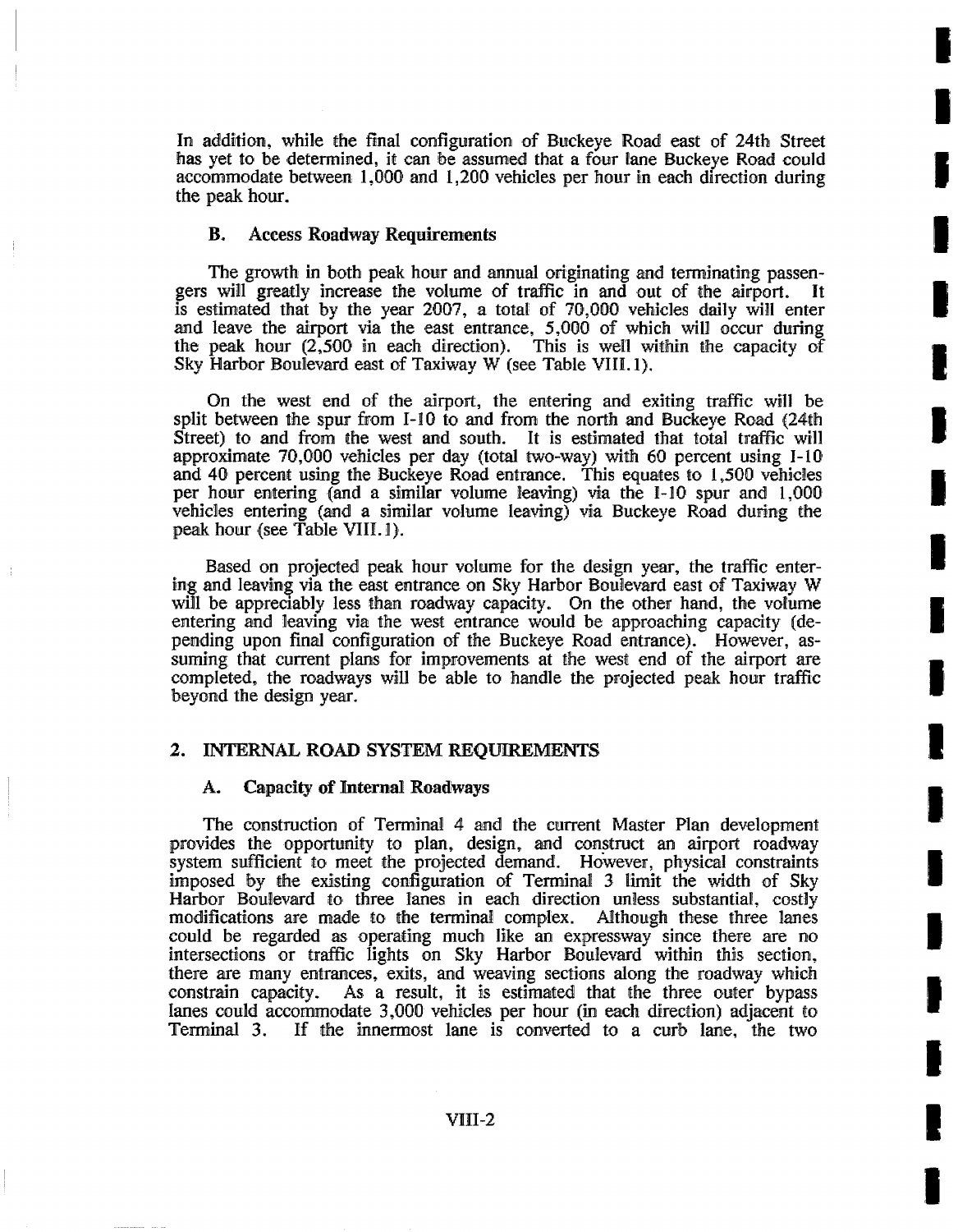**I** 

**!** 

**I** 

**I** 

**I** 

**i** 

**!** 

**I** 

**!** 

**I** 

**!** 

**I** 

**I** 

**!** 

**I** 

**I** 

**!** 

# **ENTRANCE ROADWAY CAPACITY**

|                                       | Capacity <sup>"</sup><br>One-Way | <b>Year 2007</b><br>Peak Hour<br>Volume<br>One-Way |  |
|---------------------------------------|----------------------------------|----------------------------------------------------|--|
| Sky Harbor Boulevard<br>(East End)    | 4,800                            | 2,500                                              |  |
| Sky Harbor Boulevard<br>(West End)    | 2,000                            | 1,500                                              |  |
| Buckeye Road<br>(West End)            | 1,000                            | 1,000                                              |  |
| "With proposed improvements.<br>Note: |                                  |                                                    |  |
| HNTB analysis.<br>Source:             |                                  |                                                    |  |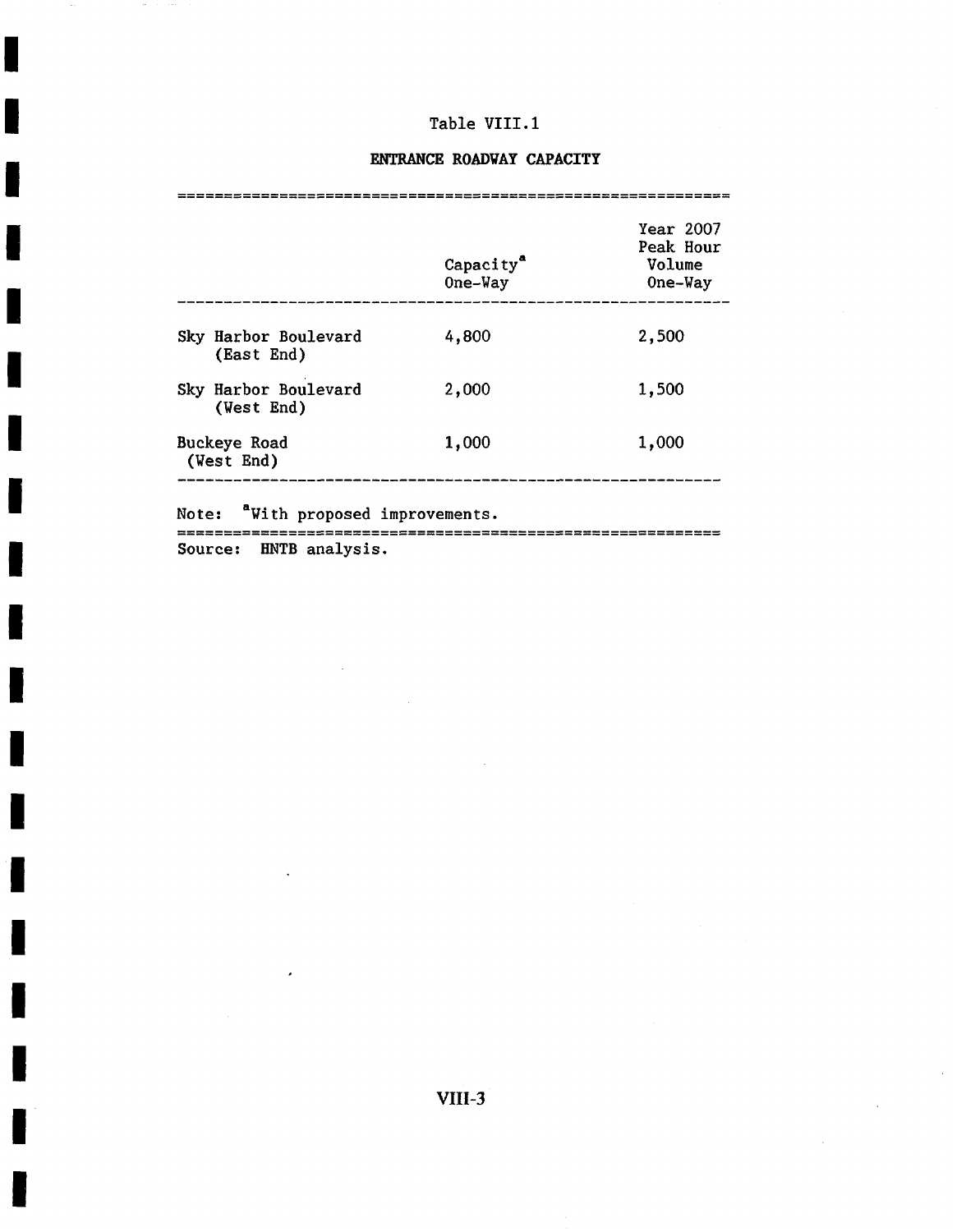remaining lanes would have a capacity of approximately 1,800 vehicles per hour, thus necessitating adding a fourth outer lane to have three usable lanes with an hourly "throughput" capacity of 3,000 vehicles per hour.

**I** 

**I** 

**is,** 

**I** 

**!** 

**I** 

**!** 

**I** 

**I** 

**i** 

**I** 

**I** 

**!** 

**!** 

**I** 

**I** 

!,

**!** 

**I** 

### B. Internal Road System Requirements

The focusing of all air carrier activity into two terminals within a spine roadway will cause a portion of the traffic entering from one end to bypass one terminal to reach the second terminal. For example, traffic from downtown Phoenix entering the airport at the west end must bypass Terminal 3 (on the north side) before reaching Terminal 4. If the traffic is related to passenger drop-off or pick-up activity, the vehicle would then bypass both Terminals 4 and 3 on the south side to return to downtown Phoenix. In a similar manner, traffic from the east end must bypass Terminal 4 to access Terminal 3. Thus, the "through" traffic capacity of Sky Harbor Boulevard is an important requirement as providing sufficient curb space to ensure an adequate and well functioning landside system.

Whichever scenario is developed, it is projected that the volume of traffic bypassing Terminal 3 on the outer lanes would range from 2,500 to 3,000 vehicles per hour by the year 2007. Thus, no curbside activity could be accommodated along the outer roadway unless a fourth lane is constructed in this area.

### 3. CURB SPACE REQUIREMENTS

## **A. Capacity of Curb Space**

Terminals 2 and 3 currently have a total of  $1,640$  and  $2,190$  lineal feet of curb space<sup>+</sup> available to serve all modes of ground transportation. For Terminal 2 this includes the inner curb, elements of the outer curb, and. a series of island curbs just east of the terminal serving various modes of public transportation. It must be noted however, that while most of the curb is "active" curb, elements of the curb are considered "holding" zones dedicated to vehicles waiting for their turn to pull up to the active curb.

The 2,190 lineal feet of curb space at Terminal 3 includes both the inner curb along the north and south face of the terminal proper (amounting to 1,100 lineal feet), partial use of an "outer" curb (amounting to  $450$  feet) along the north and south side express roadways, and a total of 640 feet along the north and south face of the parking structure dedicated to a combination of loading and "holding" zones.

When Terminal 4 is completed, the two-level, two-sided terminal will have 4,800 lineal feet of curb space or 2,400 lineal feet on both the enplaning and deplaning level.

<sup>1</sup> HNTB estimate.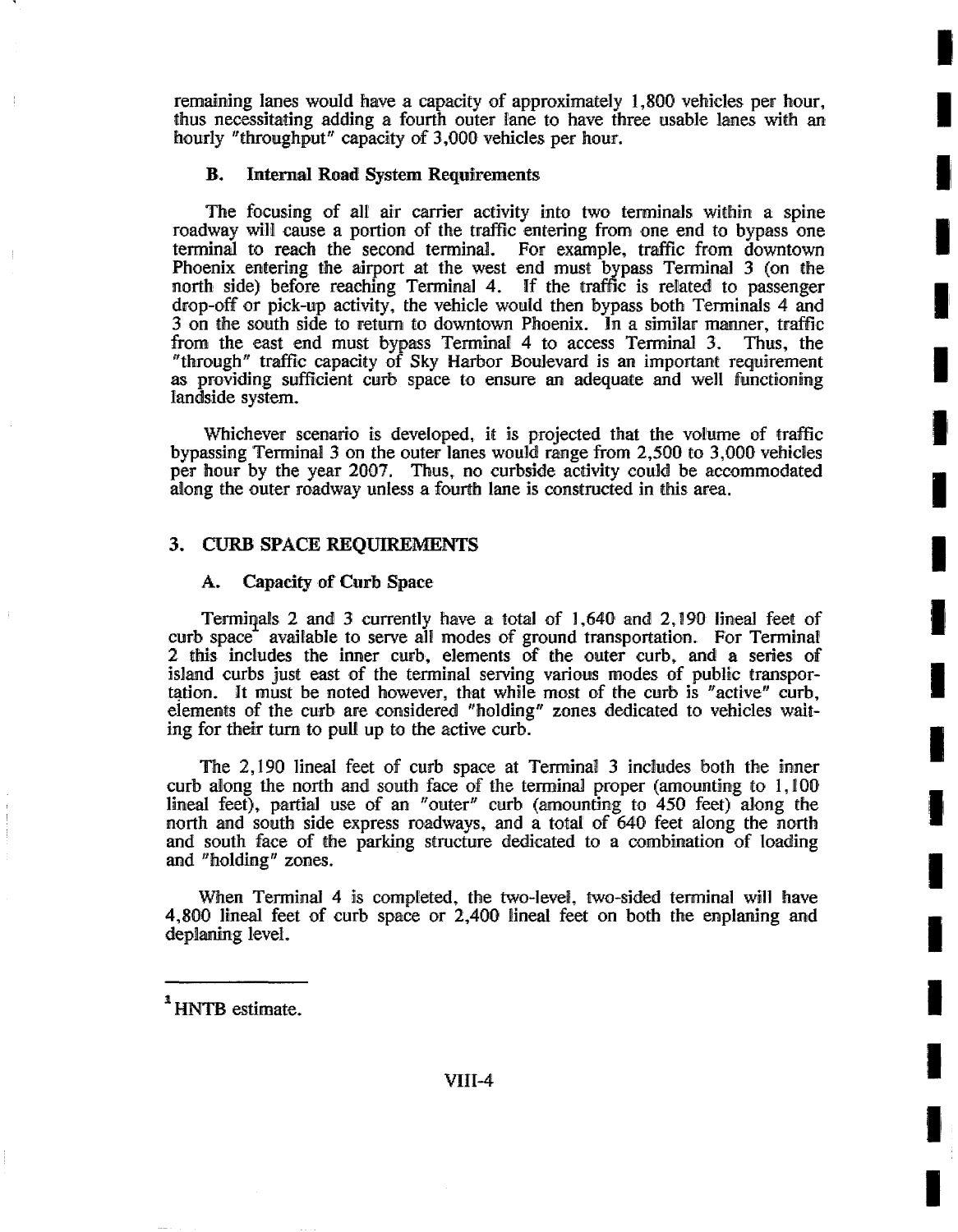During the initial phase, when only a portion of the ticketing and baggage claim building is completed, the "effective" curb space extending slightly beyond the building itself is likely to be approximately 2,000 lineal feet in total. Due to the walking distances from segments of the curb well beyond the building, the balance is unlikely to function in an effective manner. It is more likely to be used for holding or parked vehicles.

### **B. Curb Space Requirements**

**I** 

**I** 

**I** 

**I** 

**I** 

**i** 

**i** 

**I** 

**I** 

**I** 

**I** 

**I** 

**I** 

**!** 

**I** 

**!** 

**I** 

**!** 

The curb space requirements projection was based on a curbside planning model developed by the Transportation Research Board. The model takes into account mode split, vehicle occupancy, and dwell time and is based on a comprehensive survey of many large and medium hub airports. For this model, "active" curb space requirements were developed; they are listed in Table VIII.2.

The table indicates that Terminal 4 will have adequate curb length under either development scenario. Terminal 3 would have sufficient curb length under Scenario 1 (with two concourses). It would not have adequate curb length under Scenario 2 (three concourses) unless use is made of the outer curb necessitating adding one lane to the outer through roadways on both the north and south side to accommodate the through traffic destined for Terminal 4.

## 4. PARKING REQUIREMENTS

## **A. Existing Parking Supply**

The airport currently (October 1987) provides 8,102 parking spaces<br>on-airport to serve the general public. Of these, 5,222 (64 percent) are Of these,  $5,222$  (64 percent) are located within the terminal area(s) serving the hourly (short-term) and a portion of the daily (long-term) parking needs. The remaining 2,880 (36 percent) are located in two reduced rate, remote parking lots designed to attract and serve the longer term users. Within the terminal area, a attract and serve the longer term users. differentiation between hourly and daily parking is made only at Terminal 2, where 1,672 of the 2,232 spaces in the structure serving that terminal are set aside for daily parkers at a daily rate one-half that of the hourly rate (per 24 hours).

### **B. Public Parking Requirements**

The total volume of air passengers who originate their air travel at the airport is projected to increase from 5.6 million in 1986 to 12.2 million by 2007. This will require an increase in the volume of parking. Because of the development of separate "unit" terminals, this must be split between parking at each terminal, ideally balanced in accordance with the demand at each terminal, and "remote" parking lots offering reduced rate parking at each end of the airport.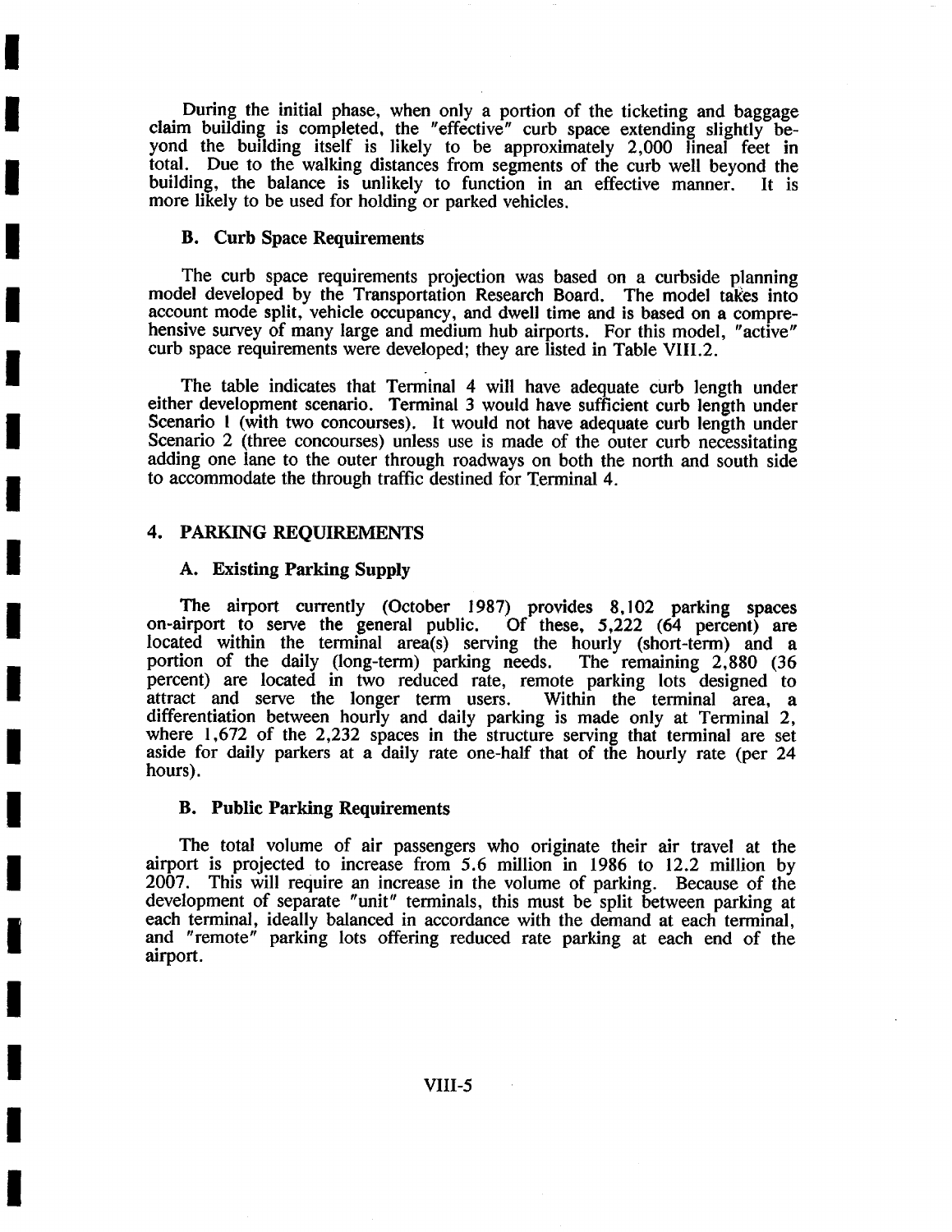**!** 

**I** 

**I** 

**I** 

**I** 

**I** 

**!** 

**I** 

**I** 

**I** 

**I** 

# **CURBSIDE REQUIREMENTS, 2007**

| Element                               | Available<br>or Planned                              | Scenario 1ª                    | Scenario $2^b$                 |
|---------------------------------------|------------------------------------------------------|--------------------------------|--------------------------------|
| Terminal 3                            |                                                      |                                |                                |
| Enplane<br>Deplane<br>Holding (Queue) | $550^{\circ}$<br>$550^{\circ}$<br>640<br>1,740       | 400<br>500<br>300<br>1,200     | 700<br>850<br>500<br>2,050     |
| Terminal 4                            |                                                      |                                |                                |
| Enplane<br>Deplane<br>Holding (Queue) | $1,000^{\rm d}$<br>$1,000^{\rm d}$<br>2,800<br>4,800 | 1,300<br>1,600<br>800<br>3,700 | 1,000<br>1,200<br>650<br>2,850 |
| <b>TOTAL</b>                          | 6,540                                                | 4,900                          | 4,900                          |

removal of the temporary America West concourse in 1991.

bScenario where a third, permanent concourse is added to Terminal 3 after removal of the temporary America West concourse in 1991.

=HNTB estimate - does not include outer curb (terminal design does not physically separate enplaning and deplaning curb).

HNTB estimate - effective length, first phase, in 1,000 feet on both enplaning and deplaning level (500 feet on each side, each level).

VIII-6

========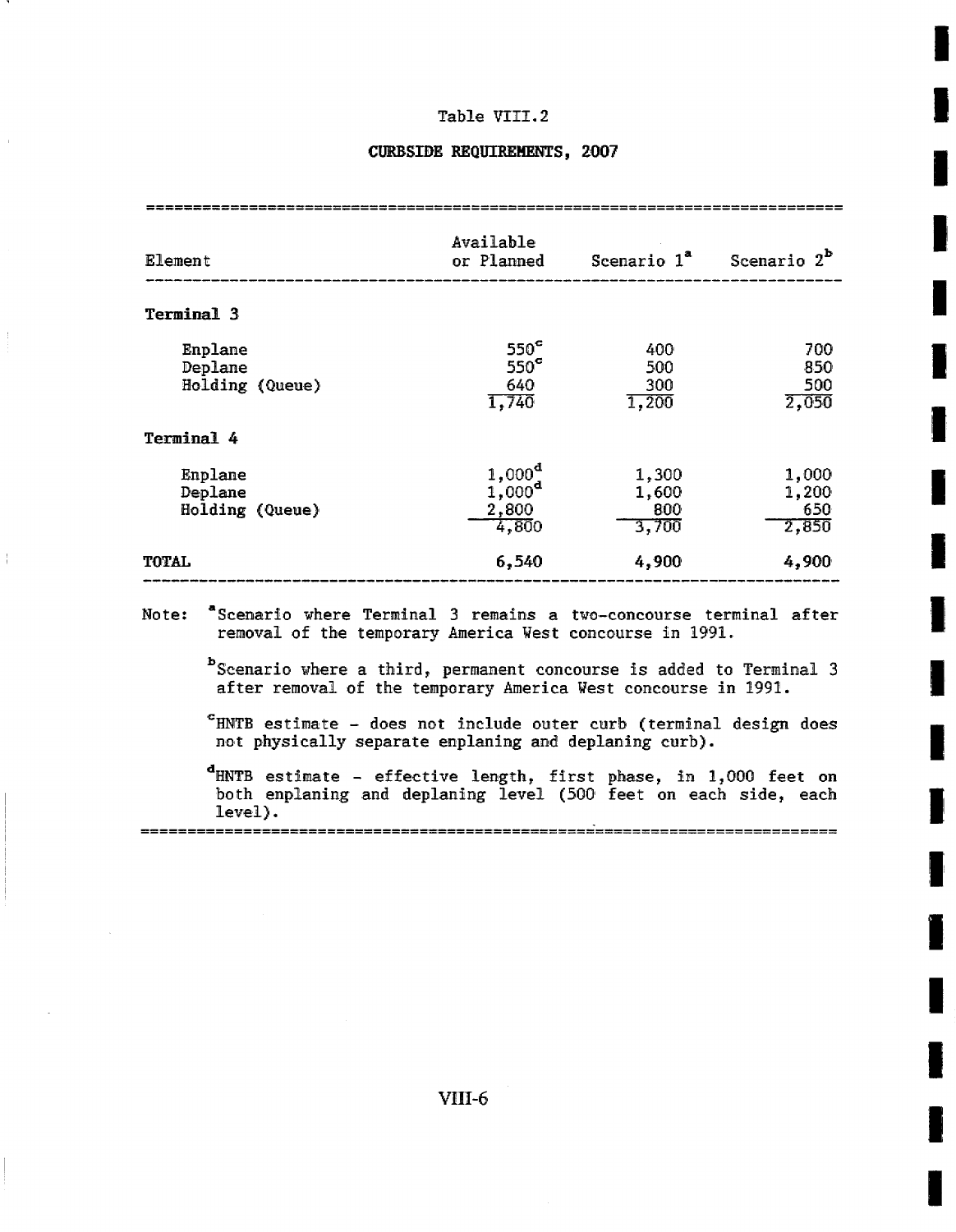Because the airport is a large, "mature" hub airport within an established and growing metropolitan area, only limited changes in the distribution among the various modes of access are anticipated within the planning horizon. Given recent public decisions which shelved plans to construct a regional rail transit system which would serve the airport, it is unlikely that a major shift among the modes serving the airport will occur within the planning horizon. Public parking requirements are anticipated to increase generally in proportion to the growth in originating air passengers.

**I** 

**I** 

**I** 

**I** 

**I** 

**I** 

**I** 

**I** 

**I** 

**I** 

**I** 

**I** 

**I** 

**I** 

**I** 

The projected increase in the total number of originating passengers will require the number of on-airport parking spaces to more than double by the year 2007. The increased demand in parking for each of the planning periods is shown in Table VIII.3. If the airport chooses to supply fewer than the projected If the airport chooses to supply fewer than the projected number of spaces, it will have to rely to a greater degree than at present on off-airport parking operators to meet the total demand.

The parking supply should be distributed between terminal area parking, balanced in accordance with the demand at each terminal, and remote parking lots located at each end, balanced in accordance with the percent of traffic estimated to enter at each end of the airport. Desirably, parking at the terminal area (within walking distance) should meet the need for hourly parking (i.e., less than three hours), and the potential parking need generated by those making short trips -- perhaps one or two days. The longer term parkers should be encouraged through the pricing policy to use the remote long-term surface parking facilities, which are less expensive to construct (on-grade versus structures) and from which less revenue will be derived per unit of time parked.

Currently, it is estimated that approximately 70 percent of all vehicles parked at the airport are there for less than 2 hours, 20 percent park for 2 to 24 hours, and 10 percent park for more than 24 hours. However, the 70 percent parked for less than 2 hours can be accommodated in 15 to 20 percent of the total required spaces, while the 10 percent parked for over 24 hours occupy 55 percent of all spaces at any given time.

Because the terminal development at the airport requires structured parking at each terminal, it is not possible to increase the terminal area parking periodically to satisfy the increased demand for a specific type of parker. Structured parking generally is not easily expandable at Terminals 2 and 3, and only expandable within set limits at Terminal 4. Thus, parking rates must be varied periodically to shift the increasing demand to the remote lots. The projection of the demand for terminal area parking versus remote parking must then be influenced by a policy decision to satisfy a specific class of parker. If the airport chooses to develop sufficient parking to satisfy the needs for all those who park for 24 hours or less within the terminal area, then an estimated 48 percent of all spaces should be available at the terminal. Given this objective, the demand for terminal area parking at each terminal for each scenario in the year 2007 would be as shown in Table VIII.4.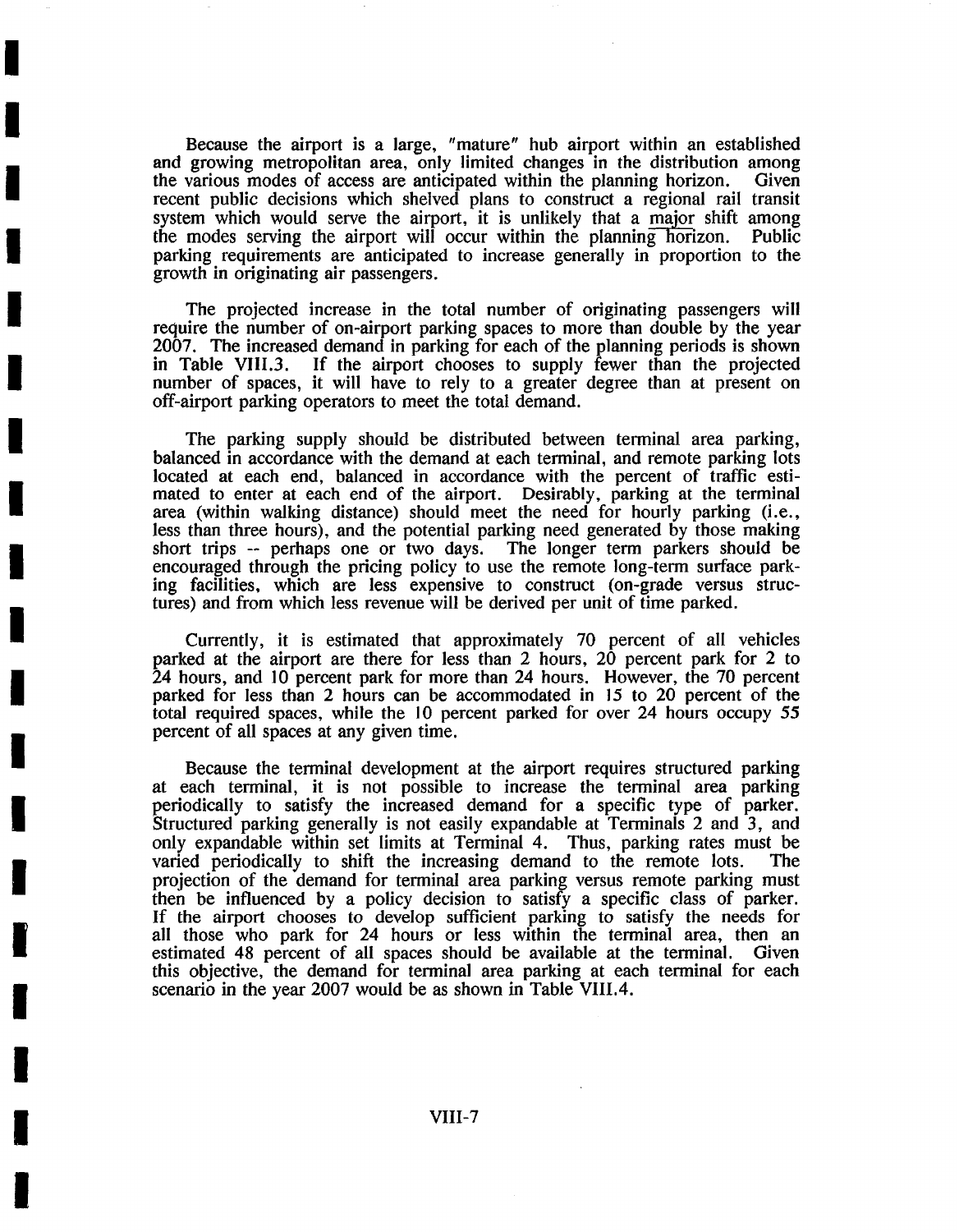m~

I

I

I

I

I

I

I

I

I

I

I

**1** 

i

I

I

I

# ON-AIRPORT PARKING REQUIREMENTS

| Year    |                                      | Parking Required |
|---------|--------------------------------------|------------------|
| 1992    |                                      | 10,000           |
| 1997    |                                      | 13,000           |
| 2002    |                                      | 15,500           |
| 2007    |                                      | 16,500           |
| Source: | ==================<br>HNTB analysis. |                  |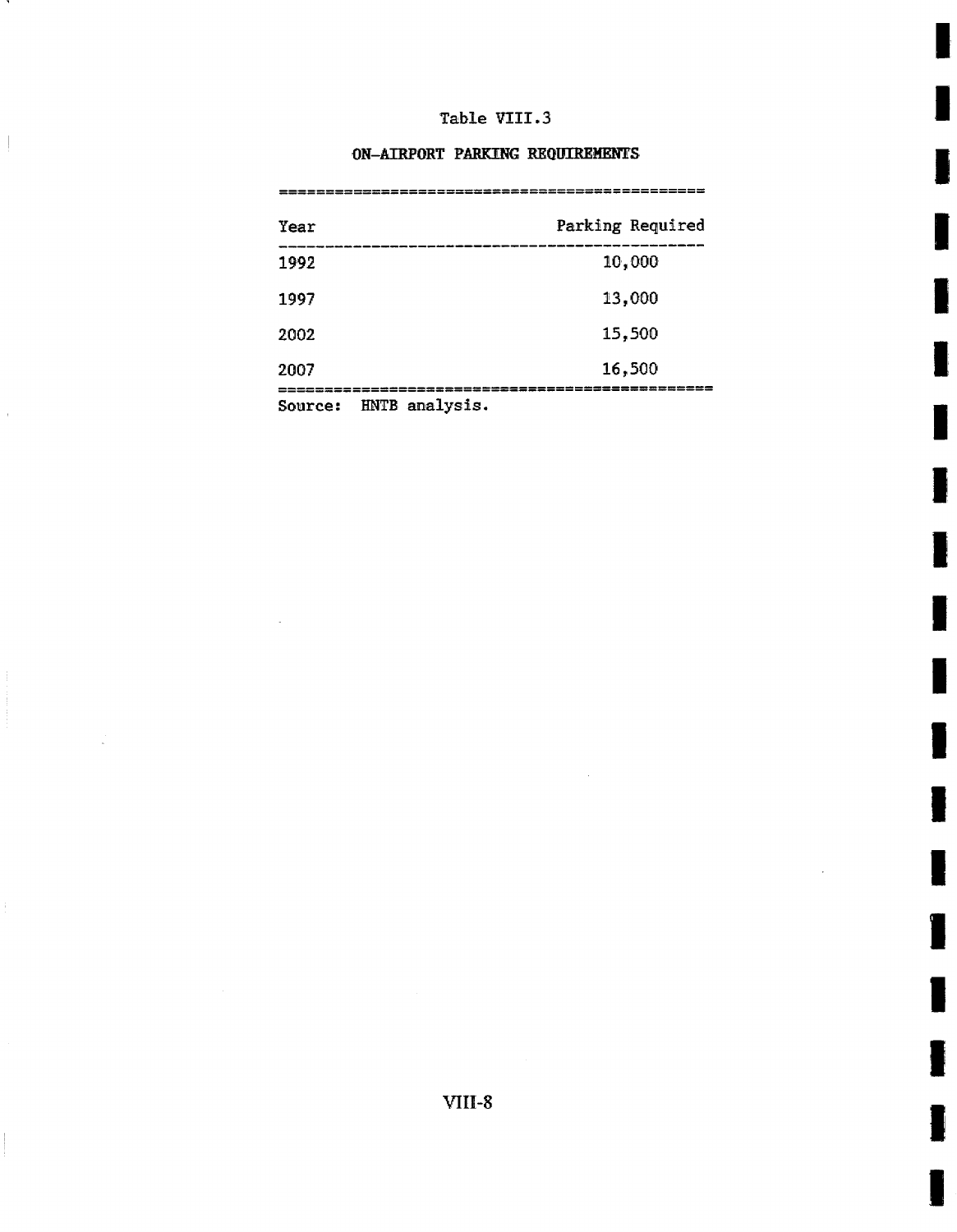| Location                                    | Available<br>or Planned                  | Demand<br>Scenario 1 <sup>"</sup>    | Demand<br>Scenario 2 <sup>b</sup> |
|---------------------------------------------|------------------------------------------|--------------------------------------|-----------------------------------|
| $T-3$<br>$T-4$<br>Total Terminal Area       | 2,316<br>3,350<br>5,566                  | 1,500<br>$\frac{6,400}{7,900}$       | 2,900<br>5,000<br>7,900           |
| West End<br>East End<br><b>Total Remote</b> | 3,000 <sub>a</sub> <sup>c</sup><br>3,000 | 4,300<br>4,300<br>$\overline{8,600}$ | 4,300<br>$\frac{4,300}{8,600}$    |
| <b>Grand Total</b>                          | 8,666                                    | 16,500                               | 16,500                            |

# DISTRIBUTION OF PUBLIC PARKING REQUIREMENTS, 2007

Note: "Scenario where Terminal 3 remains a two-concourse terminal after removal of the temporary American West concourse in 1991.

 $\overline{\phantom{x}}$  Scenario where a third, permanent concourse is added to Terminal  $3$ after removal of the temporary American West concourse in 1991.

CPermanent lot being constructed west of 24th Street opposite Runway 8L.

I

I

I

I

I

I

!

!

!

**1** 

**.** 

!

I

i

!

I

I

dExistlng supply to be removed. Abesserens Source: HNTB analysis.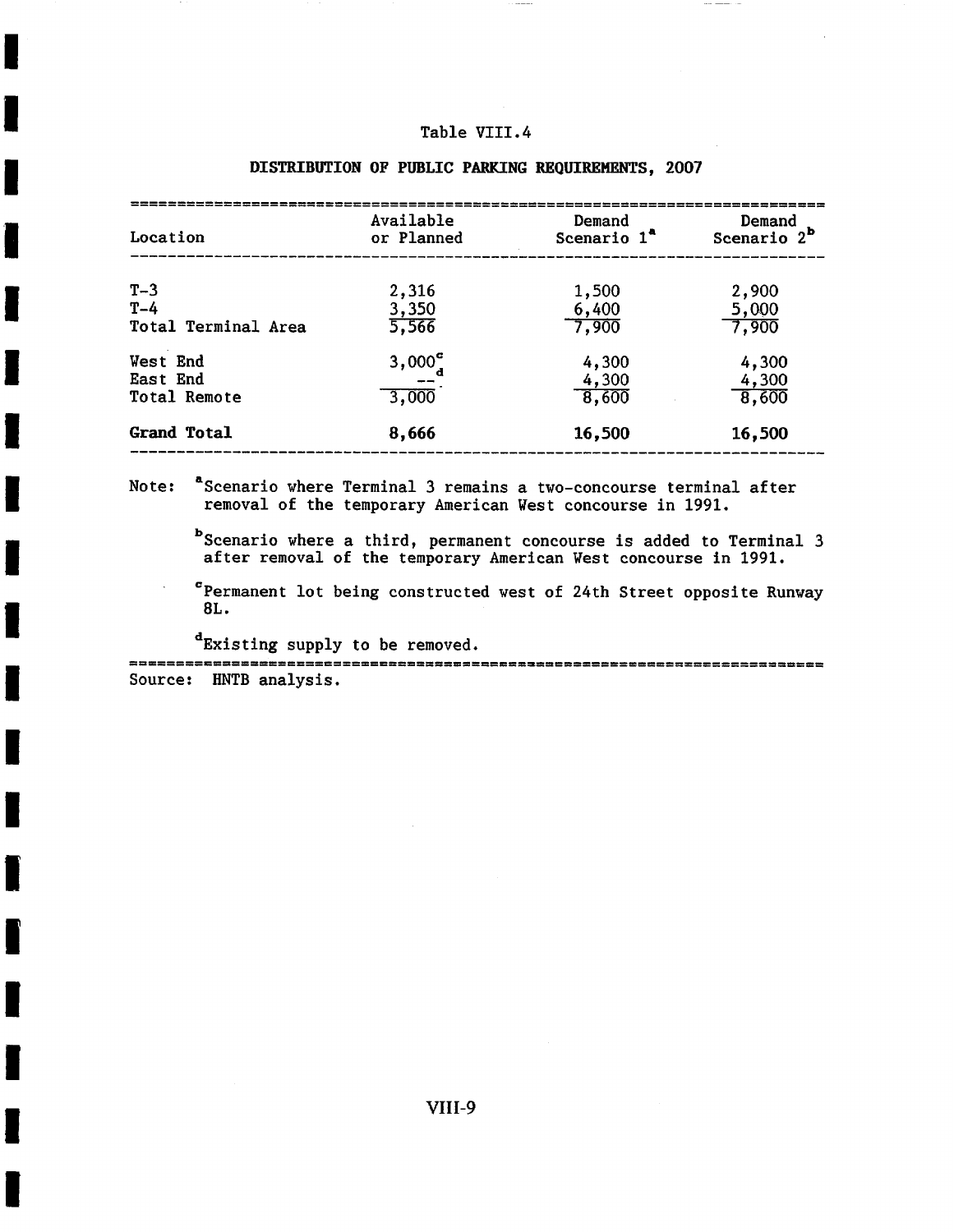The parking requirements represent the optimum demand for parking under a given policy -- satisfactiorm, of the demand for all those who wish to park in the airport for, less than 24 hours. Given the inability to expand the parking at Terminal  $3<sup>2</sup>$  and the ability to only expand the parking at Terminal 4 to either 4,200 spaces through an extra level or 6,000 spaces through additions at each end, the recommended parking development program is as shown in Table VIII.5. In either scenario, the terminal area parking will be of sufficient capacity to meet the demand for hourly parking and a significant portion of the demand for 24 hour parking. Developing the parking supply as shown will permit the rates charged at each terminal to be nearly identical and will permit each terminal to satisfy the nearly identical class of user (length of stay).

**I** 

**I** 

**I** 

I

**I** 

**I** 

**I** 

**I** 

**I** 

**I** 

**I** 

**I** 

**I** 

**I** 

**I** 

**I** 

**I** 

**I** 

# C. Employee Parking Requirements

On-airport employment is expected to increase from  $15,946$  (1987) to  $34,288$ by the year 2007. This will generate a need for a total of approximately 11,000 employee parking spaces. The development of a specific parking plan for The development of a specific parking plan for on-airport employment is difficult to achieve due to the wide distribution of employment locations. Unlike air passengers, who are destined to two or three places (the terminals), the employees are spread throughout the airport. For this reason, it is customary to only have remote parking with shuttle bus service for those employees who work within the terminals as well as airline and crew members whose ultimate destination is also the terminals. Parking for crew members whose ultimate destination is also the terminals. those who work in the air cargo complex, at airline maintenance facility, airline and airport support facilities and other on-airport employment centers is typically provided through a wide variety of individual lots so located as to allow these employees to walk to their job location.

## 5. OTHER TRANSPORTATION REQUIREMENTS

#### A. Rental Cars

There are currently a total of 590 ready-car/return spaces shared by four companies providing on-airport rental car service. Because of the importance of rental cars as a mode of access to and from Sky Harbor Boulevard, these ideally should be increased to accommodate the nearly  $5,000$  rentals that will occur on a busy day in the design year (2007). To accommodate this level of activity, it is recommended that between  $1,500$  to  $1,700$  ready car/return spaces be provided to reduce the volume of car "jockeying" movements to an acceptable level.

The parking structure at Terminal 2 which could remain in use after the closing of Terminal 2 is considered to be too far away to be considered as part of the Terminal 2 Parking Supply.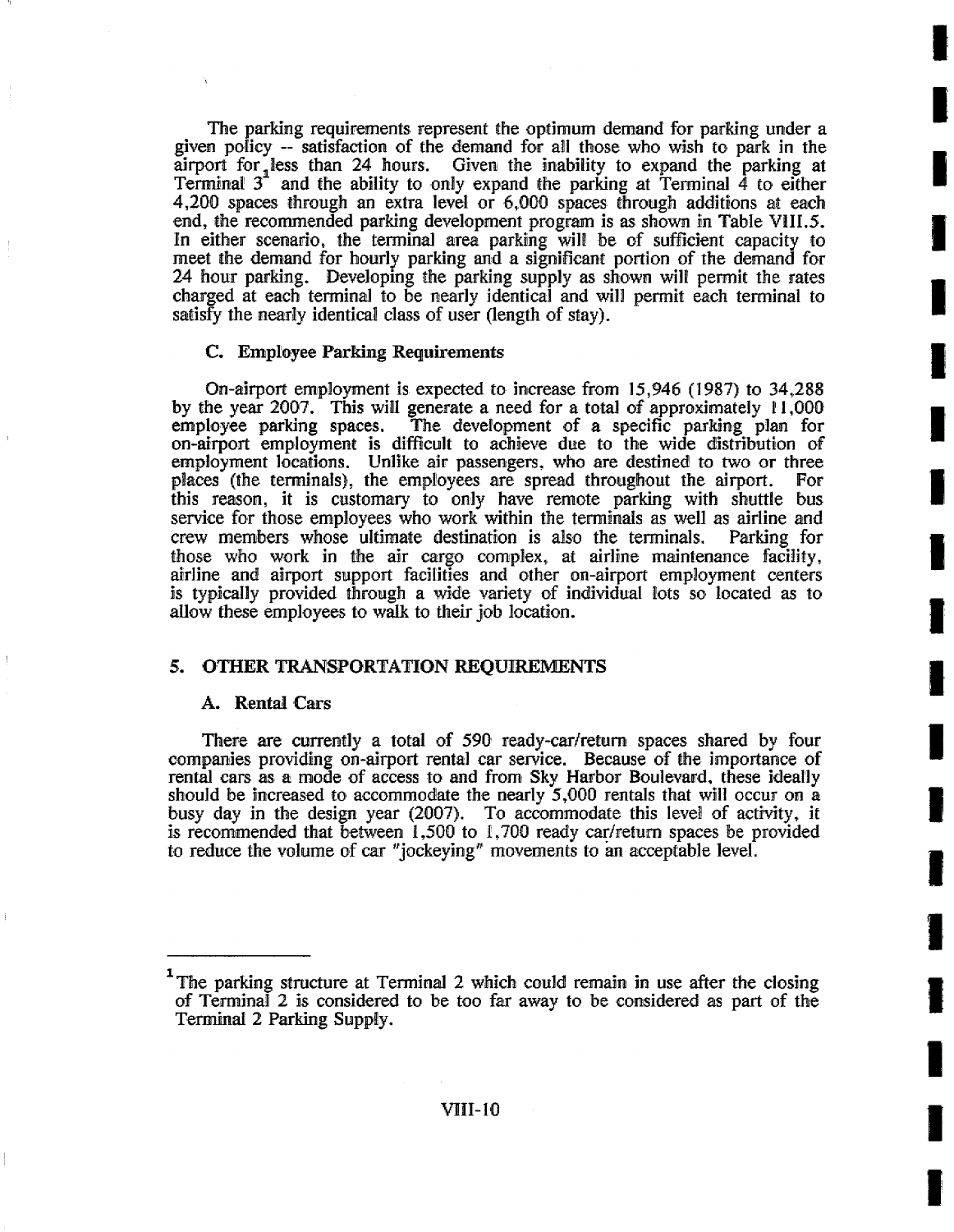**I** 

**I** 

**i** 

**I** 

**I** 

**I** 

**I** 

**i** 

**I** 

**!** 

**!** 

**!** 

**I** 

**i** 

**I** 

**I** 

**I** 

| Location                             | Scenario 1 <sup>ª</sup>           | Scenario $2^{\mathbf{b}}$        |  |
|--------------------------------------|-----------------------------------|----------------------------------|--|
| $T-3$<br>$T-4$                       | 2,300<br>6,000                    | 2,300<br>4,200                   |  |
| Total Terminal Area                  | 8,300                             | 6,500                            |  |
| West End<br>East End<br>Total Remote | $4,100^{\circ}$<br>4,100<br>8,200 | $5,000^\circ$<br>5,000<br>10,000 |  |
| <b>Grand Total</b>                   | 16,500                            | 16,500                           |  |

### RECOMMENDED PUBLIC PARKING PROGRAM, 2007

Note:  $s$ cenario where Terminal 3 remains a two-concourse terminal after removal of the temporary American West concourse in 1991.

bScenario where a third, permanent concourse is added to Terminal 3 after removal of the temporary American West concourse in 1991.

Source: HNTB analysis.  $\degree$ Could include the 2,200 spaces at the Terminal 2 parking structure if the structure remains in use after the closing of Terminal 2.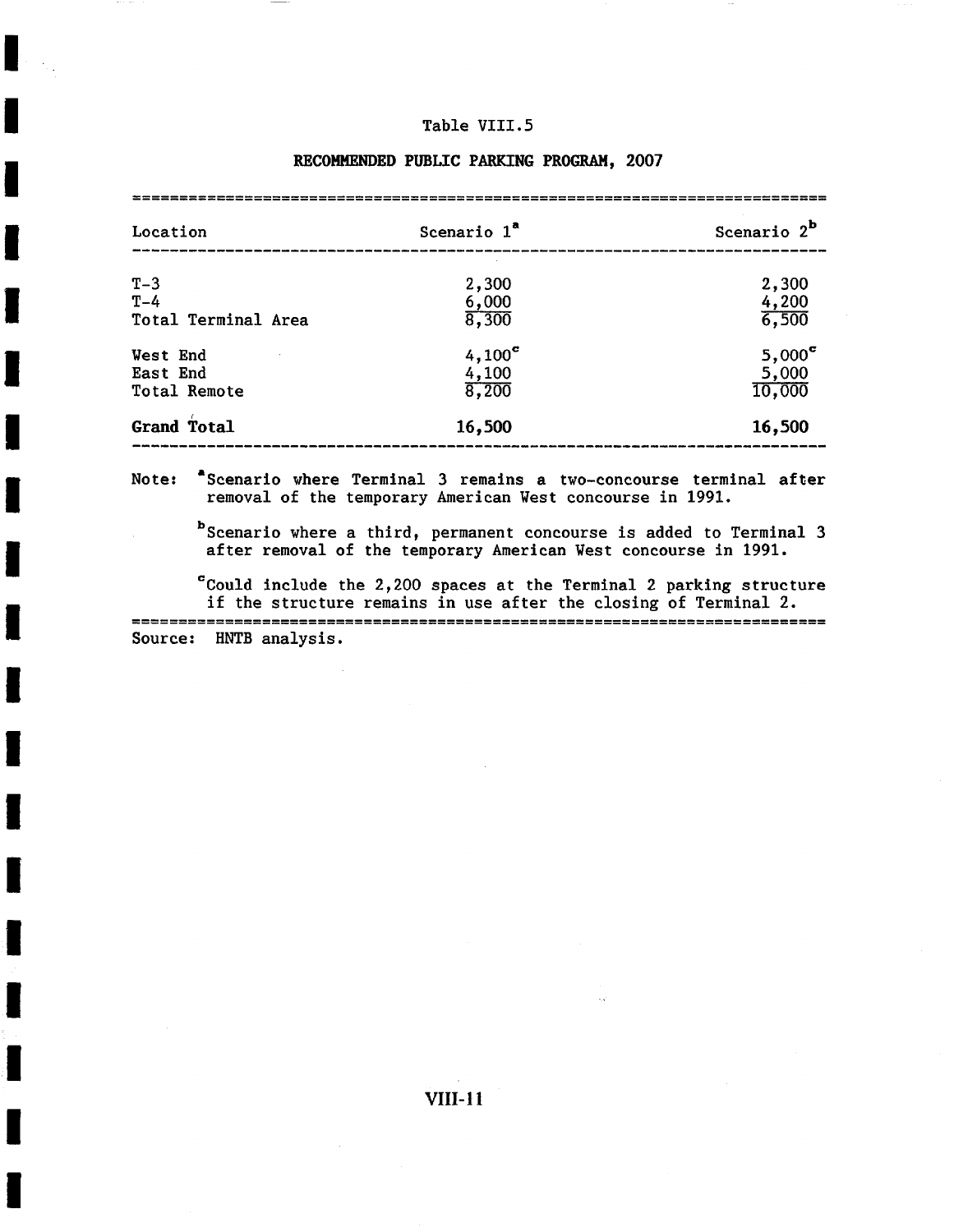Storage and service facifities to meet requirements over the peak winter season eventually will require a total of 35 to 40 acres. The individual rental car companies have located or are planning to locate these facilities in areas at the west end of the airport and adjacent to the relocated 24th Street.

**I** 

**I** 

**i** 

**I** 

**!** 

**!** 

**!** 

**I** 

**I** 

**I** 

**!** 

**!** 

**I** 

**I** 

**i** 

**I** 

**!** 

**I** 

#### **B. Public Service/Courtesy Vehicles**

The curb space requirements are sufficient to accommodate loading and unloading activity by all public modes of travel. It also is sufficient to provide some taxicabs and other public vehicles with the ability to "hold" briefly while waiting. However, there is an additional need to have a specific holding area for taxicab buses and limousines away from the terminal area to reduce curb occupancy time to a minimum. This area should accommodate up to 150 cabs and 30 buses/limousines. Plans will be developed in the next phase of the program for location of this lot in the general vicinity of Remote Lot "C."

#### **C. Rail Transit**

The regional (rail) transit system originally planned for the Phoenix metropolitan area was aligned to traverse the airport from east to west. Within the airport, the system would have been constructed entirely below grade from the east entry west to the vicinity of the existing hotel. From the airport hotel to the west end of the airport, the rapid transit system would have been in an open cut.

To effectively serve the airport, stations would have been constructed at both Terminal 3 (north of the central terminal facility) and beneath Terminal 4 (already under construction).

While the plans have been abandoned as of 1989, provision for a station is included in T-4. Reservation of right-of-way and planning for installation of the system have little impact on other airport facilities. recommended that the airport plans do not preclude eventual construction of the system, given a future reversal of public policy on the issue.

### D. Inter-Terminal Movement

The decision by two carriers to initiate airline hubs at the airport has nearly eliminated the need for inter-terminal movement. As a result of these operations, there is virtually no activity involving those who use Phoenix as a point to transfer between air carriers. The demand for inter-terminal transfer The demand for inter-terminal transfer is generated primarily by those who depart on one carrier and return on a different carrier at a different terminal and therefore need to return to the location of their cars. Since few people actually park at the terminals for the duration of their trip, this need is extremely limited. By contrast, the need to move between individual terminals and the remote lots is greater. This can best be accommodated by a shuttle bus operation which has the advantage of route flexibility in traveling within the lots. For this reason, it is recommended